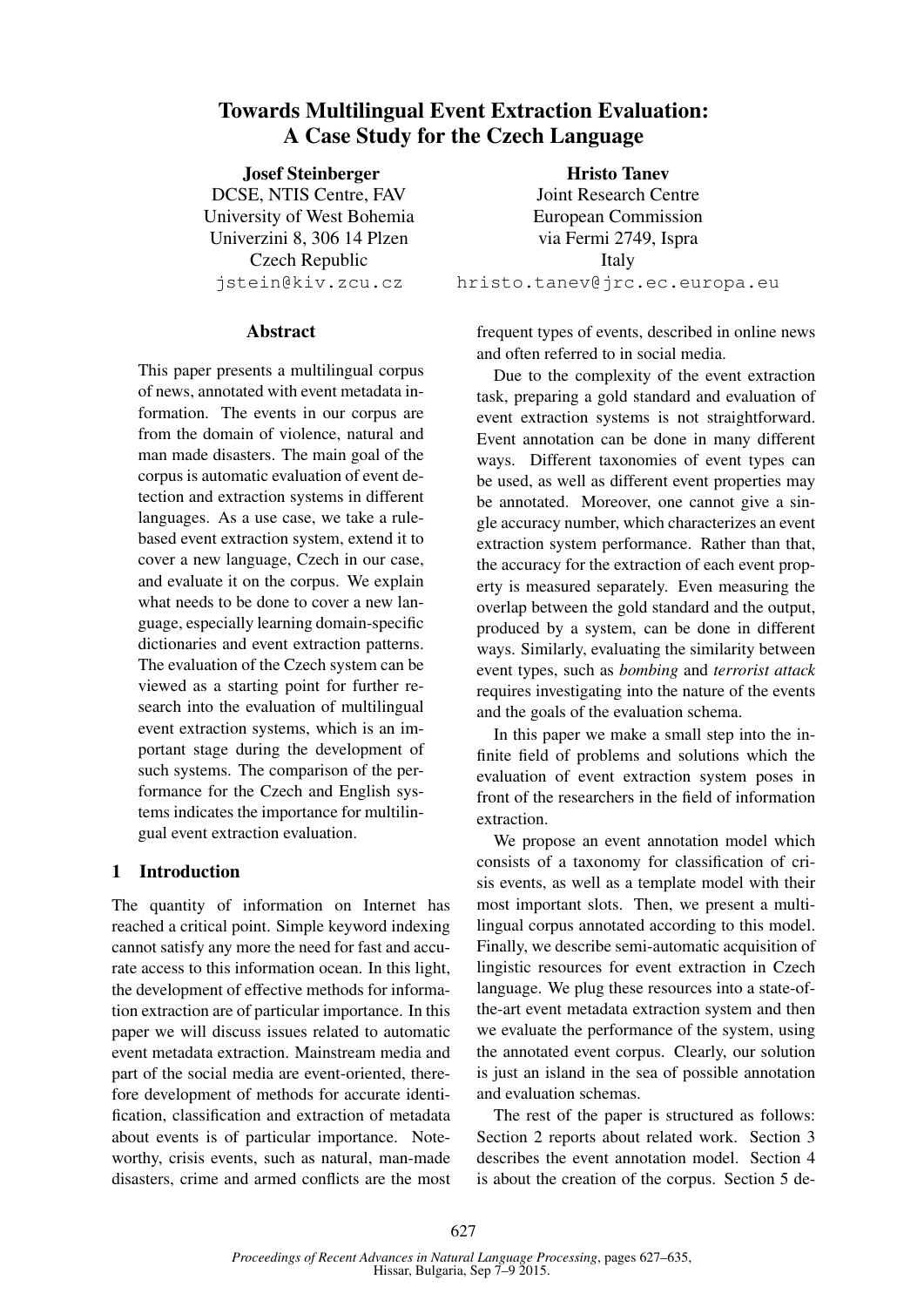scribes the creation of event extraction resources for the Czech language. Finally, we discuss the results of our case study evaluation.

## 2 Related work

Recently, there is a significant amount of work, regarding automatic event detection from traditional and social media. However, few systems extract event metadata. Similarly, there are not many corpora, annotated with such metadata. In (Kim et al., 2008) annotation of event corpus from the biomedical domain is presented. The annotation is carried out according to event ontology, which partially overlaps with the GENIA ontology. A similar corpus is presented also in (Vincze et al., 2008).

FactBank (Saurí and Pustejovsky, 2009) is a corpus annotated with factuality information about news events. The GDELT database (Leetaru and Schrodt, 2013) contains automatically extracted metadata for politically-motivated events.

Most of the existing corpora are in English. The only multilingual corpus annotated with event metadata was created in the framework of the News Reader project (NewsReader et al., 2014). However, the corpus was annotated automatically in this project. Most of other event corpora are in the biomedical domain and few represent the domain of generic news discussed in the media.

Regarding automatic acquisition of event extraction resources, one of the first system for learning of event extraction lexicon and patterns is AutoSlog (Riloff and others, 1993). Other systems are presented in (Yangarber et al., 2000) and (Du and Yangarber, 2015). The problem with these and the other learning systems is that they rely on language-specific resources and consequently work only for the English language.

There are different event-extraction systems, presented in the literature: the KEDS/TABARI project (Schrodt, 2001), whose purpose is automatic detection and extraction of event metadata for political events, the Proteus system (Yangarber and Grishman, 1998) and others. There are two main classification schemas for political events: CAMEO (Gerner et al., 2002), developed inside the KEDS project and IDEA (Bond et al., 2003).

### 3 Event annotation model

The model we use for annotating events consists of two parts: a taxonomy of event classes and a template, whose slots represent the properties of the events. As a matter of fact, both parts of this model can be united into an ontology, where the taxonomy represents the is-a relations and the template slots are represented as ontological properties.

## 3.1 Event taxonomy

The event taxonomy is inspired by the one used in the NEXUS event extraction system (Tanev et al., 2008). We tried to create classes which correspond to the main crisis event types, mentioned in the news and social media. Definitely, more detailed event classification can be done. On the other hand, going for a very fine grained classification, would result in annotations which are difficult to be matched by event extraction systems. The crisis events in our taxonomy fall mainly in one of the two big top classes: *Disaster* and *Violence-related event*. The third group of events modeled in our taxonomy is related to the violent events: the class *Juridical event*. Juridical event is the smallest cluster, it contains arrests, trials, detentions, executions and raids of security forces. The category *Violence-related event* encompasses mainly events in which there is violence or attempt for violence against people, such as armed conflicts, crime, terrorism etc., as well as events, which can turn violent, such as demonstrations and strikes. We consider also the class *Sabotage* to be under *Violence-related event*, even if it does not include violence against people, it implies intentional damage of infrastructure and machines. Similarly, *Asylum/Fleeing a country for political reason* is considered to be *Violence-related*, since when people flee a country for political reason, their life and liberties are most likely threatened.

The category *Disaster* has two main sub classes - *Natural disaster* and *Man made disaster*. Natural disasters are storms, quakes, floodings, forest fires and others. Man made disasters are divided in extraordinary, like industrial accidents and explosions, as well as ordinary ones, which include traffic and aircraft accidents.

The category *Violence* is divided in three subcategories: *Politcally-motivated violence*, which includes differen types of armed conflicts and terrorist attacks, *Crime*, and *Socio-political event*, which includes different forms of protest actions: demonstrations, riots, sabotages, etc.

The event classes in our taxonomy reflect the nature of the event - its dynamics and the means,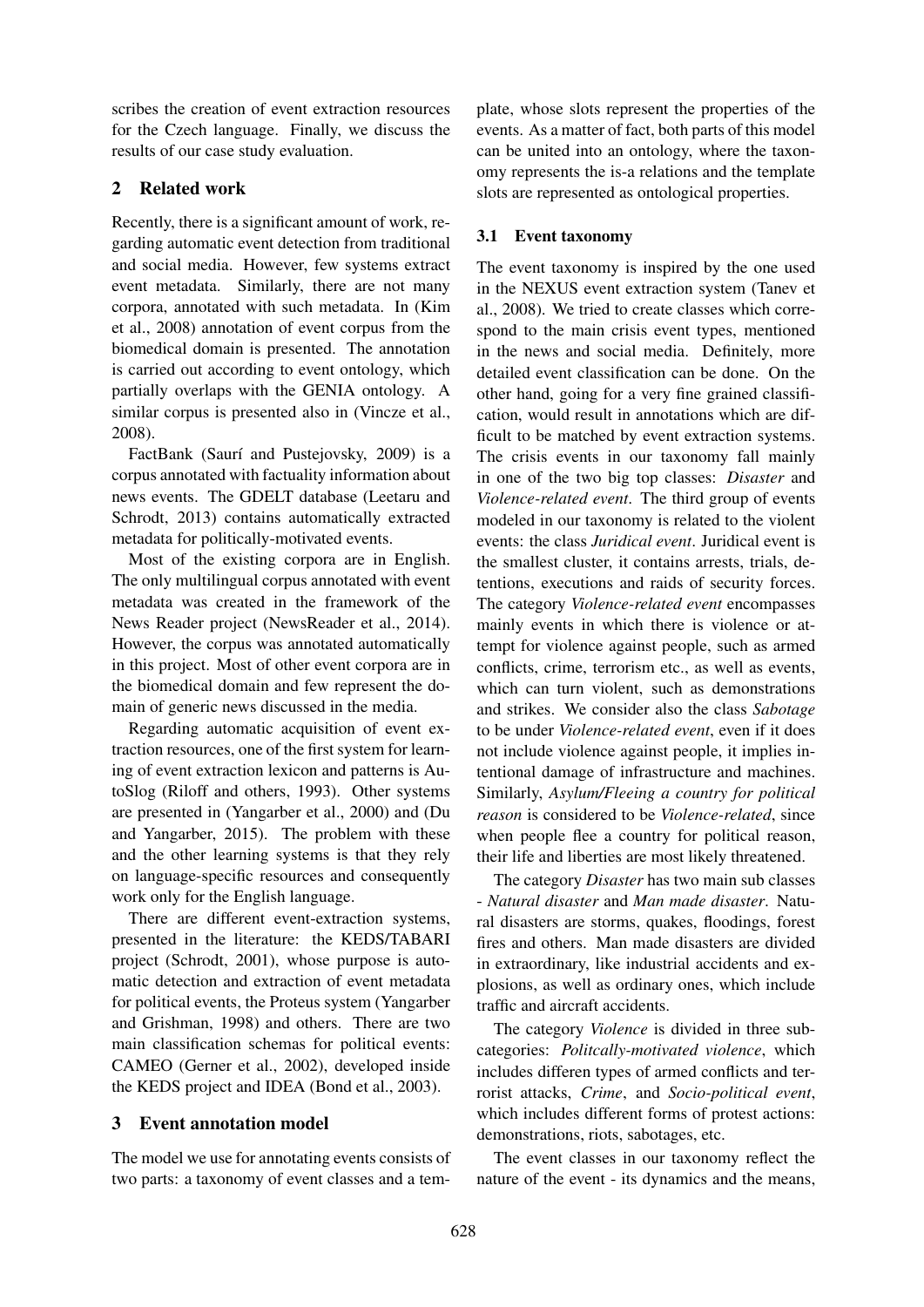| Politically motivated |                                               |
|-----------------------|-----------------------------------------------|
|                       | Political execution                           |
|                       | Armed conflict                                |
|                       | Terrorist attack                              |
|                       | Anti-terrorist operation                      |
|                       | Assassination                                 |
|                       | Kidnapping/Hostage taking (political)         |
|                       | Hostage release (political)                   |
|                       | Military movements                            |
|                       | Asylum/Fleeing a country for political reason |
| Criminal              |                                               |
|                       | Robbery                                       |
|                       | Kidnapping/Hostage taking (criminal)          |
|                       | Hostage release (criminal)                    |
|                       | Shooting (criminal)                           |
|                       | Stabbing                                      |
|                       | Abusing/offending people                      |
|                       | Physical attack                               |
|                       | Drug trade                                    |
|                       | Vandalism                                     |
|                       | Arson/Firebombing                             |
|                       | Piracy                                        |
|                       | Cyber attack                                  |
|                       | Prison break                                  |
| Socio-political       |                                               |
|                       | Boycott/Strike                                |
|                       | Public demonstration                          |
|                       | Riot                                          |
|                       |                                               |
|                       | Sabotage<br>Mutiny                            |
| Juridical             |                                               |
|                       |                                               |
|                       | Arrest                                        |
|                       | Charging                                      |
|                       | Trial                                         |
|                       | Execution                                     |
|                       | Raid                                          |

Table 1: A part of the event taxonomy - violence-related events.

which were used, but also the motivation behind it and its context. While some event types may look similar, like *Shooting* as a subtype of *Armed conflict* and *Shooting* as a criminal event, in our taxonomy they are two different event classes, since the context and the motivation behind these actions are different. In the armed conflict shooting, the action is carried out by troops which serve their country, while in the criminal shooting, the main actors are criminals, whose motivation is to rob, to defend themselves from the police, etc. In the same way, we make difference between politically-motivated executions, executions by terrorists, and normal executions ordered by the court, without political motivations. Consideration of the motivation and the context is important, since they can give birth to different participants, means in use and consequences from the events. On the other hand, it is difficult for an event extraction system to draw the line between similar event classes. In order to overcome this last issue, during our experiments, we allowed for mapping of one class of the event extraction output to several classes from our model. For example, the event extraction system type *Execution* is considered a correct match for any of the execution classes used in our model.

Clearly, a taxonomy is not a complete knowledge representation model, since it does not represent relations other than *is-a* relation between event classes. In order to have more comprehensive knowledge-representation schema, the event taxonomy should be transformed into ontology. The structure of a crisis event is usually complicated: One event encompasses many subevents, which are related via causal relations. For example, event of type *Piracy* may include as subevents *Shooting* and *Kidnapping/Hostage taking*, which on its own may trigger event *Raid* by security forces to free the hijacked ship which can trigger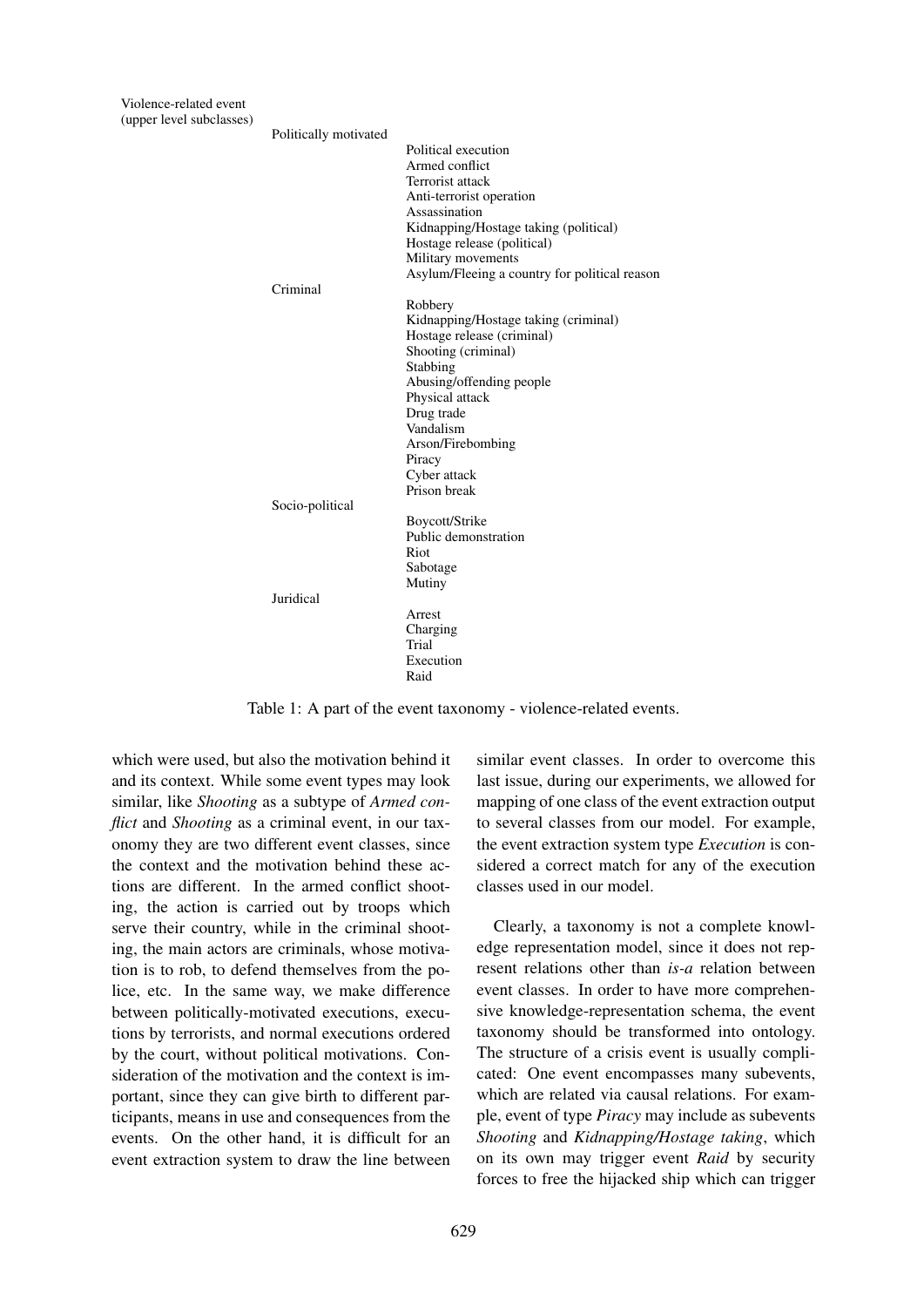event of type *HostageRelease*. In order to model this type of relations, the event ontology should encompass different types of relations, such as *causes* and *subevent-of*. The upper level violencerelated classes of our taxonomy are shown in table 1.

### 3.2 Event properties

The properties of the event types in our model are represented through a unified template, which features the union of the properties of all event types. This is a simplification, since in reality the three big event classes: *Violent event*, *Natural disaster* and *Juridical event* have different properties. Properties related to the participants of the events: dead, wounded, kidnapped, arrested, etc. are actually pairs - specification of the participants, e.g. *five people* and their number, e.g. *5*. The properties template is shown on table 2.

| Property                            |
|-------------------------------------|
| Time                                |
| Location                            |
| Dead count and specification        |
| Missing count and specification     |
| Wounded count and specification     |
| Perpetrator count and specification |
| Kidnapped count and specification   |
| Arrested count and specification    |
| Weapons used                        |
|                                     |

Table 2: The event properties template.

In addition, the model includes quantifiers where it is applicable. Examples:

- at least 20 people died (or not more than 20)  $= 20 -$
- over 20 dead  $= 20+$
- hudreds of injured  $= 100x$
- around 100 people  $= 100^{\circ}$

## 4 Creating multilingual corpus with annotated events

Annotating articles about same events in multiple languages gives us a possibility to evaluate a multilingual event extraction system and the results are then directly comparable among languages. By comparing the results among languages, one

could analyse how different language properties affect the quality of template extraction. As we want to make our corpus available to the community, we selected Wikinews as the source of eventrelated articles, since its licence allows us to share the news.

As a first application of the multilingual corpus, we wanted to evaluate our system in a newly supported language, namely Czech. Because of that, our starting page was the Czech Wikinews site. We manually selected event-related articles. We selected only articles which were available for more languages (visible in the left bar of the Wikinews site).

As the coverage of Czech Wikinews is not that high we included articles from the Multiling'13 corpus<sup>1</sup>. For now, we included only Czech, English and Spanish variants from the Multiling corpus.

An example of an event topic with English and Czech data and annotation can be found in table 3.

There are 109 topics in the corpus. Altogether, it includes 344 articles in 14 langauges. Distribution of between languages is given in table 4.

| Language     | Articles       |
|--------------|----------------|
| $\rm cs$     | 109            |
| en           | 96             |
| es           | 39             |
| $_{\rm fr}$  | 34             |
| de           | 18             |
| it           | 13             |
| ru           | 11             |
| pt           | 6              |
| pl           | 6              |
| bg           | 3              |
| ar           | $\overline{3}$ |
| $\mathbf{f}$ | $\overline{2}$ |
| no           | $\mathbf 1$    |
| gr           | 1              |
|              |                |

Table 4: Topics per language counts.

Most of the annotated news articles were available both in Czech and English languages.

#### 4.1 Statistics about event roles

Regarding the event slots, which are represented in the corpus, the predominant event-specific role

 ${}^{1}$ A corpus created by the summarization community: http://multiling.iit.demokritos.gr/pages/view/662/multiling-2013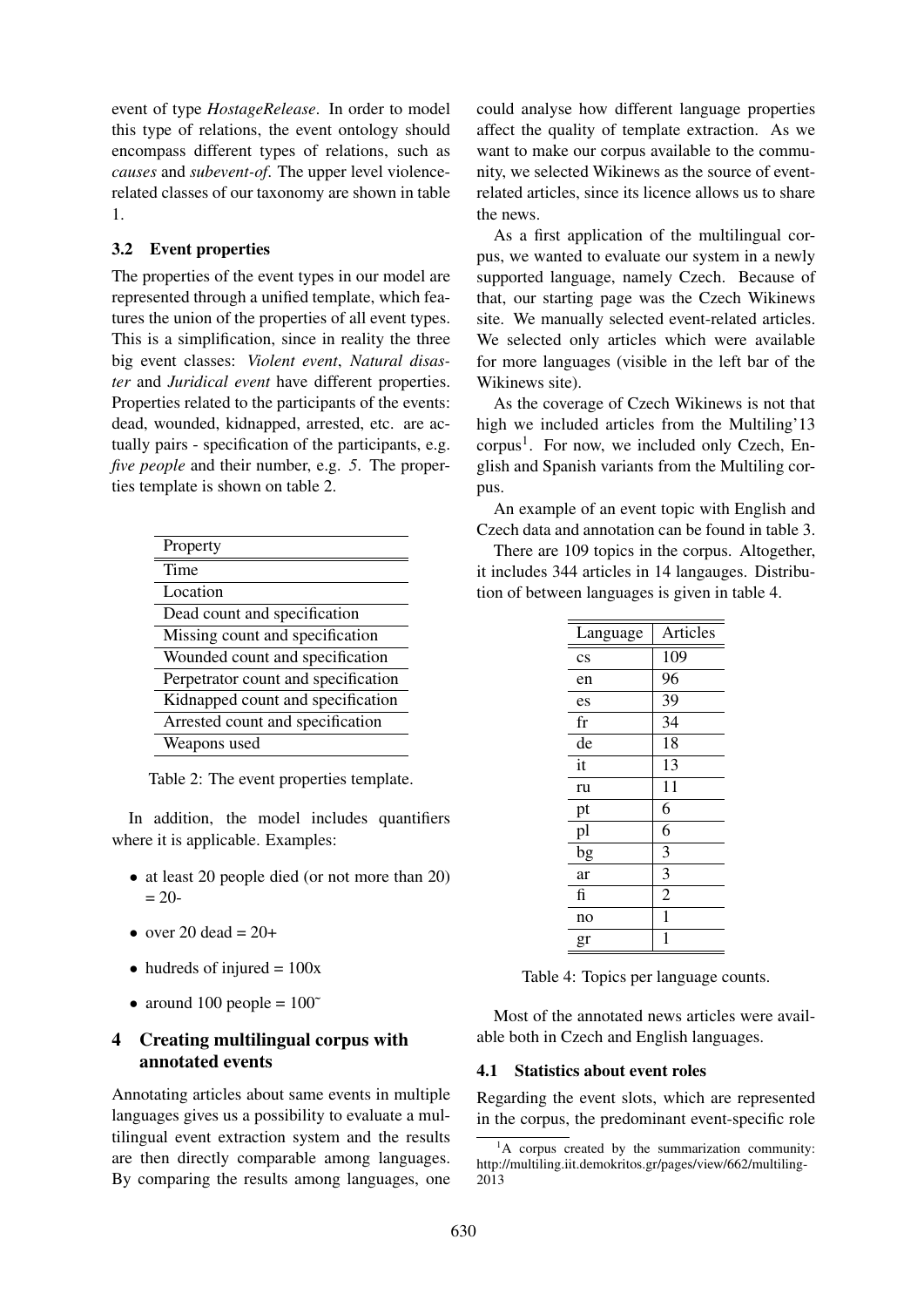| topic metadata         | event type                | violence - criminal - shooting                           |  |
|------------------------|---------------------------|----------------------------------------------------------|--|
|                        | date                      | September 23, 2008                                       |  |
| en                     | article title             | School shooting in Kauhajoki, Finland kills eleven       |  |
|                        | article perex             | At approximately 11:00 a.m. Central European Summer      |  |
|                        |                           | Time, a man in his twenties entered the Kauhajoen        |  |
|                        |                           | vocational school in Kauhajoki, Finland with a gun       |  |
|                        |                           | and began to open fire, killing 11 people.               |  |
|                        | perpetrator count         |                                                          |  |
|                        | perpetrator specification | a man in his twenties                                    |  |
|                        | victim count              | 11                                                       |  |
|                        | victim specification      | eleven; 11 people                                        |  |
| $\mathbf{c}\mathbf{s}$ | article title             | Střelba ve finské škole                                  |  |
|                        | article perex             | Ve finském městě Kauhajoki na severozápadu země došlo    |  |
|                        |                           | ke střelbě. Na zdejší ekonomické škole jeden ze studentů |  |
|                        |                           | vypálil po svých spolužácích, policie se obává,          |  |
|                        |                           | že incident si vyžádal několik obětí. Útočník            |  |
|                        |                           | se nachází ještě stále v budově školy.                   |  |
|                        | perpetrator count         |                                                          |  |
|                        | perpetrator specification | jeden ze studentů                                        |  |
|                        | victim count              |                                                          |  |
|                        | victim specification      | svých spolužácích                                        |  |

Table 3: An example of an annotated event topic.

for all the languages was found to be: *victim*, which includes dead, injured and kidnapped people. There are around 600 victims mentions (usually they are mentioned in both title and the first paragraph). For Czech only we have found more than 110 victim mentions. 15 weapons mentioned - too little to provide a proper basis for evaluation; 73 perpetrator mentions; 64 arrested people mentions; 37 sentenced people mentions.

We plan to extend the corpus with articles from English Wikinews and translate them to other languages. <sup>2</sup>

## 5 Event extraction system and semi automatic acquisition of dictionaries for it

We created Czech dictionaries and a cascaded grammar for analysis of crisis events, as well as boolean combination of keywords for recognition of event types, which was then used in the multilingual event extraction system – NEXUS (Tanev et al., 2008).

### 5.1 NEXUS

NEXUS is a multilingual rule-based event extraction system, developed at the Joint Research Centre, EC, which extracts event metainformation from online news in several languages. NEXUS essentially performs two types of tasks: first, using semantic grammar rules, backed up by domain specific dictionaries, it identifies in the text a set of noun phrases, which are assigned certain semantic roles. For example, in the text *The prime minister was kidnapped by masked gunmen*, the system will extract *the prime minister* as kidnapped victim and *masked gunmen* as perpetrators. Moreover, the system classifies the events, based on combinations of keywords. In the previously mentioned text *gunmen* and *kidnapped* will trigger the event type *kidnapping*. In order to plug in a new language in our event extraction system, we implement new domain specific dictionaries, as well as keyword combinations for event classifications. The grammars in use are also changed, although between similar languages, the change is small. This is due to the fact that the linguistic knowledge is mostly encoded in the domain-specific dictionaries: for example, for English we have all the possible patterns for *kill*: *was killed*, *have been killed*, *murdered*, *murdered by*, etc. This solution puts a stress on the domain-specific dictionaries, which are usually large and therefore we use semiautomatic methods, in order to learn them.

## 5.2 Learning dictionaries and linguistic patterns

The dictionaries used by NEXUS are developed following a semi-automatic procedure described in (Tanev et al., 2009). For each dictionary, the following steps are performed:

1. The user provides manually a seed set of entries

<sup>&</sup>lt;sup>2</sup>The corpus will be available for download at http://nlp.kiv.zcu.cz.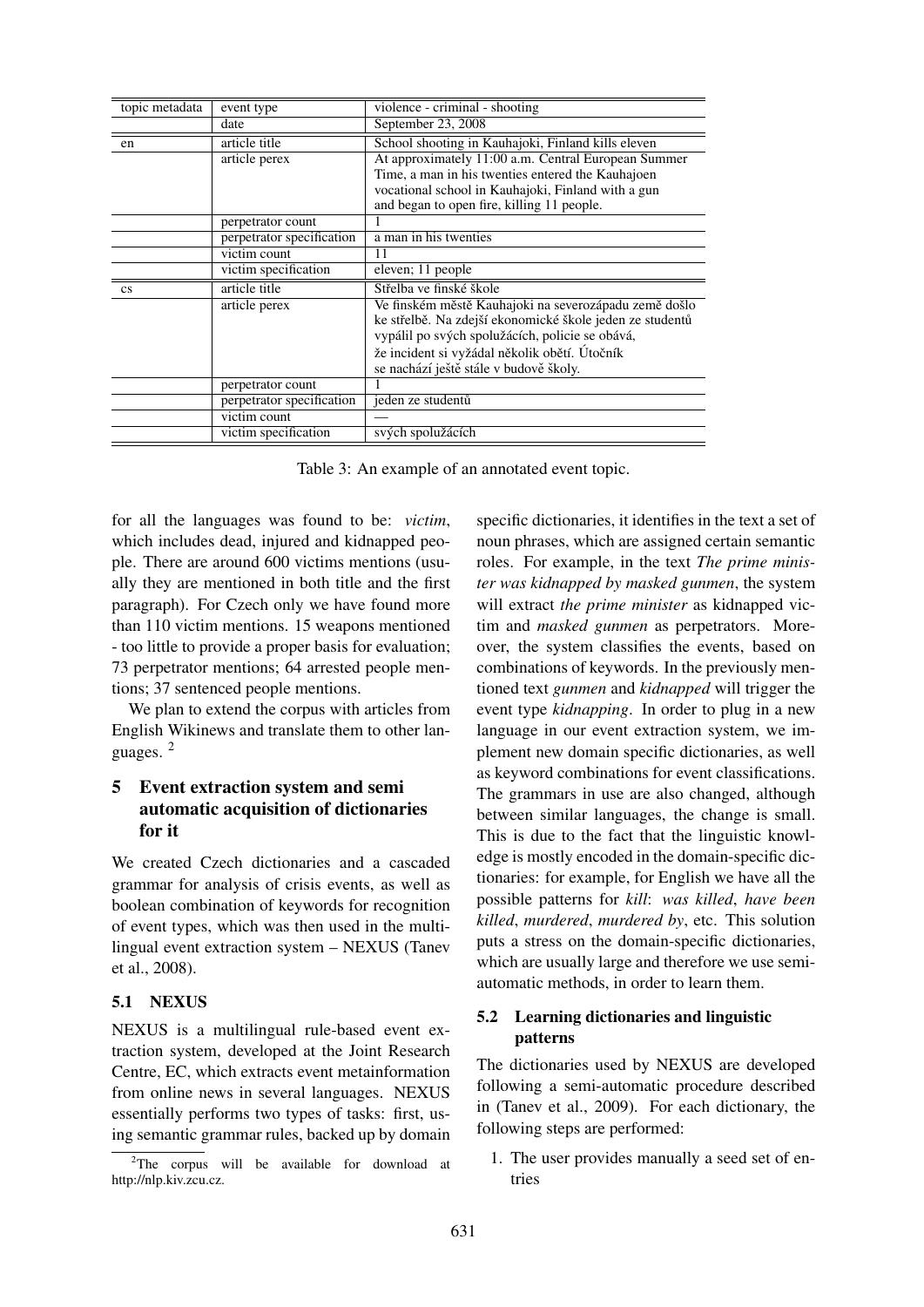- 2. It runs the LexiClass multilingual dictionary expansion tool which suggests more words and multiwords, distributionally similar to the seed set, ordered by their l similarity
- 3. The expanded dictionary is cleaned manually by looking at its top elements (which are most similar to the seed set)

For example, if the seed set are the English words: *soldiers*, *policemen*, *security forces*, the top elements from the expanded dictionary are *troops*, *civilians*, *officers*, *personnel*, *militants*, *peacekeepers*. A better description of the algorithm is provided in (Tanev et al., 2009) , where the precision of the algorithm for Portuguese was found to be 51% and for Spanish 71%. The algorithm is described also in (Tanev and Zavarella, 2013). Following the above-mentioned algorithm. we created the following Czech dictionaries, which are used by NEXUS: dictionary of noun phrases, referring to people and a dictionary of modifiers of these noun phrases. Moreover, we manually created a list of Czech numerals. These three resources were used in the first layer of the event-slot extraction grammar, which is responsible for detection of references to people.

The second layer of the grammar detects patterns, which co-occur with the person references, found on the first level. These patterns express different semantic roles which people take in the crisis event contexts: *dead* or *wounded victim*, *perpetrator*, etc. In order to discover the patterns, first we used the previously-described procedure to learn verbs and nouns, which introduce the considered semantic roles. Then, we searched automatically in a corpus co-occurrence patterns between these role-expressing words and references to people. A detailed description of the algorithm is provided in (Tanev et al., 2009). As an example, the output of the algorithm for English language for the semantic role *dead victim* will be patterns like *killed [PERSON]*, *[PERSON] was murdered*, etc.

Using these algorithms, we acquired 270 person-referring nouns, 600 person modifiers and 250 patterns for dead, wounded, arrested, kidnapped and perpetrators.

## 5.3 Providing keyword combinations for event type detection

In our event extraction system, the event class, e.g. *armed conflict*, *robbery*, etc., are detected through boolean combinations of keywords. We created these keyword combination mostly manually, using in some cases the LexiCLass system.

### 6 Evaluation

### 6.1 Methodology

We have run the NEXUS event extraction system on the news from our annotated corpus and evaluated the results. As NEXUS can currently detect only part of the event types in the corpus, we run the system only on the events, whose types are detectable by the system.

It is an important issue in the event extraction evaluation that the annotated event types and the detected by the system can differ in their specificity. For example, if the annotation is *suicide bombing* and the system says *terrorist attack*, is that a correct match? Probably, it is appropriate to consider this as a correct hit. However, if the system says that the type is *terrorist executing hostages* and the annotation is *suicide bombing*, then the match should not be considered correct.

In our experiments, we adopted a simple solution, which even if not perfect, provides a basis for evaluation of the event class detection. We simply mapped both annotated event types and the detected ones to event types, which were found to be specific enough, but not too specific, i.e. their taxonomy depth is somewhere in the middle. For example, all the daughter nodes of *socio-political* were mapped to this event type, the same for *terrorist attack*. Apart from the event type, we evaluated the following event participant properties:

- dead victim specification
- dead victim count
- wounded victim specification
- wounded victim count
- perpetrator spectification
- arrested spectification

Another problem in evaluating the performance of an event extraction system is the difference in the span of the annotated and detected slot fillers. For example, an event extraction system may detect as victims *Chinese*, while the annotation may be seven Chinese businessmen from Beijing. Our solution to this problem was that we used partial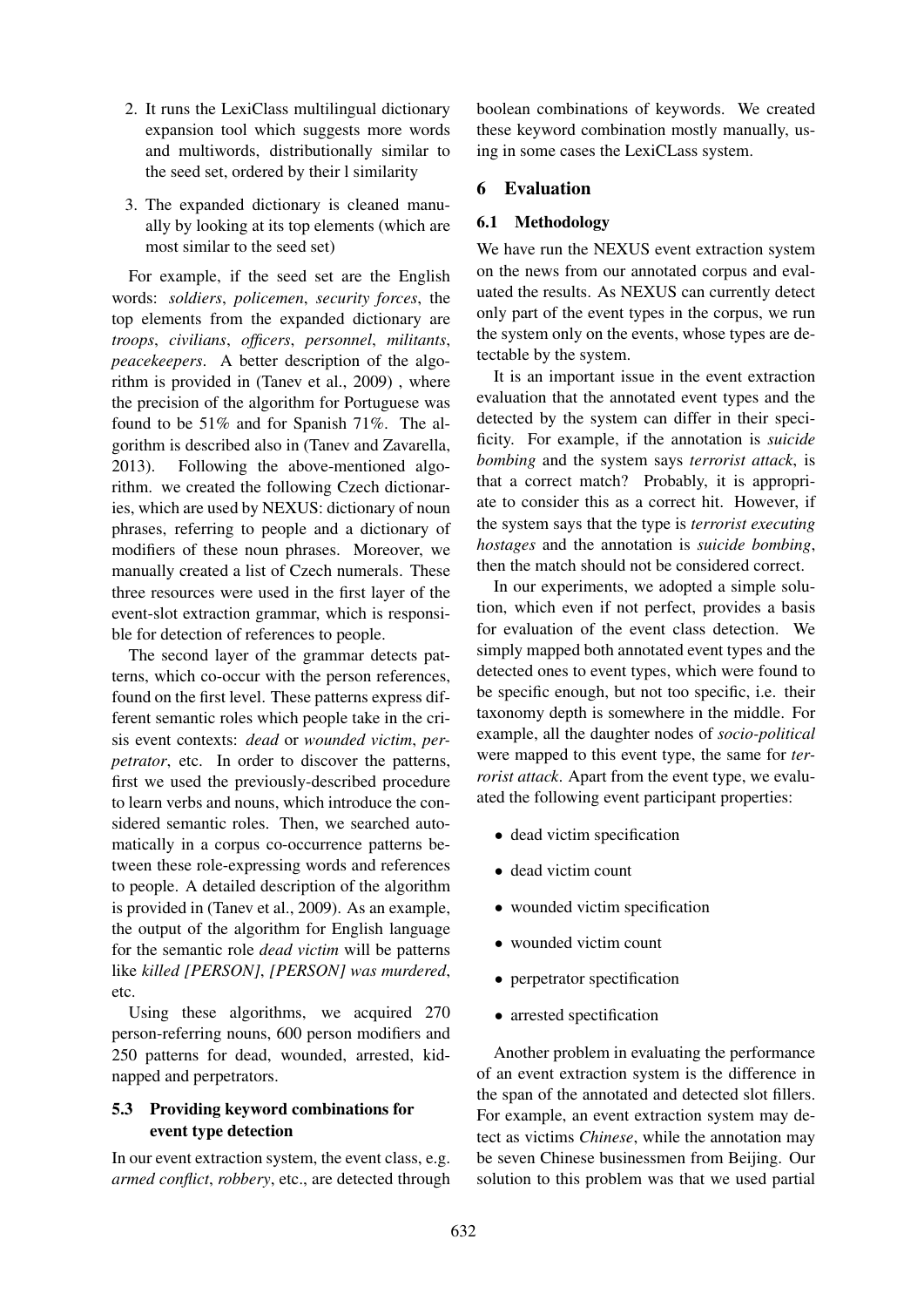matching, i.e. if the system finds a part of the spectification, it counts as a correct match. The obvious disadvantage is that we do not evaluate the completeness of the phrase detection, however from a practical point of view, event a partial match is useful.

Another problem in front of evaluation of event extraction systems is matching the numbers of victims. In some cases, the system may detect a number which is close to the annotated number. For example, if in the text there is the phrase *more than 100 died*, the event extraction system may suggest *100* as number of dead. This is not correct, but again, from a practical point of view, it is better to have a rough estimation of the death toll, rather than having no estimation. In such cases, we consider the system output as correct.

#### 6.2 Event type detection

75% of the events in the corpus could be mapped to NEXUS event types. The system classifies the event type with .38 precision and .60 recall (F is .46).

The easiest type is Shooting, the system correctly classified all events. On the other side is Suicide bombing (a terrorist attack), which was most of the times wrongly classified as Explosion (a man-made disaster). The solution will be to make more complex patterns which would distinguish these lexically similar event types.

A large corpus and a trainable classifier would be a good solution for event type detection, although distinguishing close event types would require a very large number of countersamples.

#### 6.3 Event roles detection

The system predicts an event property with .49 recall and .85 precision (F is .63). It performs the best on predicting dead victim specifications (F is .80), the most difficult is perpetrator specification (F is .42). Counts of dead and wouded victims are predicted with F=.57 and F=.62. The complete results are given in table 5.

#### 6.4 Discussion

In 56% of the wrong predictions, the problem was in the grammar. An example:

CZ: Ozbrojenci se dostali do nigerijské věznice tím, že odpálili nálože a zabili při přestřelce jednoho strážce.

EN: Gunmen entered a Nigerian prison by bombing their way inside and killing a guard during a shootout.

| Property                      |     | P   | F   |
|-------------------------------|-----|-----|-----|
| dead victim spectification    |     |     | .80 |
| dead victim count             |     | .71 | .57 |
| wounded victim spectification | .63 | 1   | .77 |
| wounded victim count          | .50 | .80 | .62 |
| perpetrator spectification    | .29 | .80 | .42 |
| arrested spectification       | .33 | .75 | .46 |
| all                           | .49 | .85 | 63  |

Table 5: Results of event roles detection for Czech.

The lexical resources contain both *ozbrojenci = gunmen* as a possible actor, *zabili = killed* as a pattern and *jednoho strážce = a guard* as another possible actor. The perpetrator patterns contain '[perpetrator-group] zabili [dead-group]', however, the word spans between the pattern items does not allow to catch the pattern. A solution could be to allow larger gaps between the pattern items, but this can result in a lower precision.

In 44% of the wrong predictions, the lexical resources were missing the specification. Examples of missing complex person groups:

- CZ-1: militantní skupina al-Šabab spojená s al Káidou
- EN-1: the militant group al-Shabab associated with al Qaeda
- CZ-2: programátor otevřeného software
- EN-2: programmer of open software

The are several challenges connected to a rulebased approach and dealing with the Czech language. First, Czech has a free word order. The grammar patterns would need to capture all the following statements. In the following example, all the four sentences could be found in news:

CZ-1: Bombový útok zabil v lednu na moskevském letišti Domodědovo 36 lidí.

CZ-2: Bombový útok zabil na moskevském letišti Domodědovo v lednu 36 lidí.

CZ-3: Bombový útok zabil 36 lidí na moskevském letišti Domodědovo v lednu.

CZ-4: 36 lidí zabil bombový útok v lednu na moskevském letišti Domodědovo.

EN: The suicide bombing killed 36 people at the Moscow's Domodedovo airport in January.

Then, an object can preseed a subject and a lexical form of the nouns cannot distinguish them. The system can thus wrongly exchange a victim and a perpetrator. In the following example, the following sentences are equal and the roles can be distiguished only by their case, not by the position.

CZ-1: Sebevražedný atentátník zabil osm desítek Pákistánců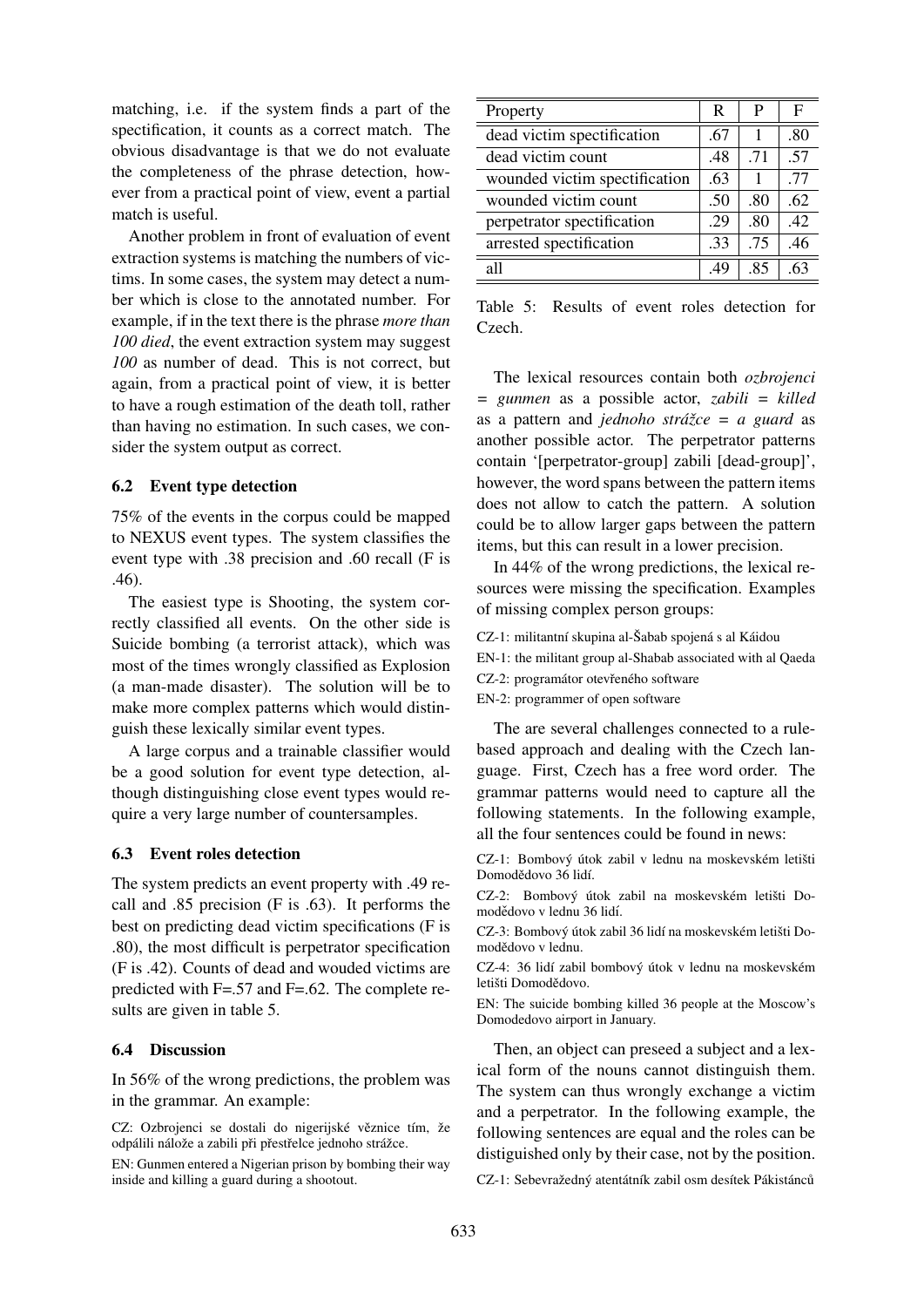CZ-2: osm desítek Pákistánců zabil Sebevražedný atentátník EN: a suicide bomber killed eighty Pakistanians.

As the corpus includes only violent event texts, we cannot see to what extent the system detects false positives (wrongly detects a violent event in a non-event article). We ran the system on 944 general news articles and found only 3 cases of nonviolent events captured (0.3%). As an example, the following was classified as an armed conflict, which is not correct as the conflict not happened yet.

CZ: Turci před pár týdny poslali k hranici s Irákem sto tisíc vojáků.

EN: Turks sent to the border with Iraq hundred thousand soldiers a few weeks ago.

We compared the performance of the Czech system to English, which is already well covered in the corpus. The event types in English were recognized better by .16 in F-score and event roles by .17. This can roughly quantify the difference in difficulty between the event extraction task done in these languages.

## 7 Conclusion

We describe our work towards multilingual evaluation of event extraction systems. Namely, creation of a multilingual event metadata corpus and evaluation of event extraction for the Czech language.

There are many opened issues. First, we plan to extend the evaluation resources. This would make possible training and testing of supervised algorithms for event extraction. As the language coverage of in the corpus differs, the next task is to translate each topic to all the languages. In this way cross-language performance will be more comparable. When working on the event extraction itself, one research direction is machine learning. In the case of event type classification, we need a very large traning corpus to be able to distinguish lexically close event types. For learning of event-role detection features and their frequency by supervised approaches, a large corpus is necessary as well, especially in the case of freeword order languages like Czech. When using a rule-based approach and automatic resource acquision, there are difficulties to cover all the necessary patterns and rules. The current grammars can be further improved by adding some languagespecific elements in the rules. The partial coverage of the Czech resources leads to a lower recall. We can improve further the dictionaries by adding the different morphological forms for the words.

## Acknowledgments

This work was supported by project MediaGist, EU's FP7 People Programme (Marie Curie Actions), no. 630786.

## References

- Doug Bond, Joe Bond, Churl Oh, J Craig Jenkins, and Charles Lewis Taylor. 2003. Integrated data for events analysis (idea): An event typology for automated events data development. *Journal of Peace Research*, 40(6):733–745.
- Mian Du and Roman Yangarber. 2015. Acquisition of domain-specific patterns for single document summarization and information extraction. In *The Second International Conference on Artificial Intelligence and Pattern Recognition (AIPR2015)*, page 30.
- Deborah J Gerner, Philip A Schrodt, Omur Yilmaz, and Rajaa Abu-Jabr. 2002. The creation of cameo (conflict and mediation event observations): An event data framework for a post cold war world. In *annual meeting of the American Political Science Association*, volume 29.
- Jin-Dong Kim, Tomoko Ohta, and Jun'ichi Tsujii. 2008. Corpus annotation for mining biomedical events from literature. *BMC bioinformatics*, 9(1):10.
- Kalev Leetaru and Philip A Schrodt. 2013. Gdelt: Global data on events, location, and tone, 1979– 2012. In *ISA Annual Convention*, volume 2, page 4.
- Proyecto NewsReader, Rodrigo Agerri, Eneko Agirre, Itziar Aldabe, Begona Altuna, Zuhaitz Beloki, Egoitz Laparra, Maddalen López de Lacalle, German Rigau, Aitor Soroa, et al. 2014. Newsreader project. *Procesamiento del Lenguaje Natural*, 53:155–158.
- Ellen Riloff et al. 1993. Automatically constructing a dictionary for information extraction tasks. In *AAAI*, pages 811–816.
- Roser Saurí and James Pustejovsky. 2009. Factbank: A corpus annotated with event factuality. *Language resources and evaluation*, 43(3):227–268.
- Philip A Schrodt. 2001. Automated coding of international event data using sparse parsing techniques. In *annual meeting of the International Studies Association, Chicago*.
- H Tanev and V Zavarella. 2013. Multilingual learning and population of event ontologies. a case study for social media. *Towards Multilingual Semantic Web (Springer, Berlin & New York*.